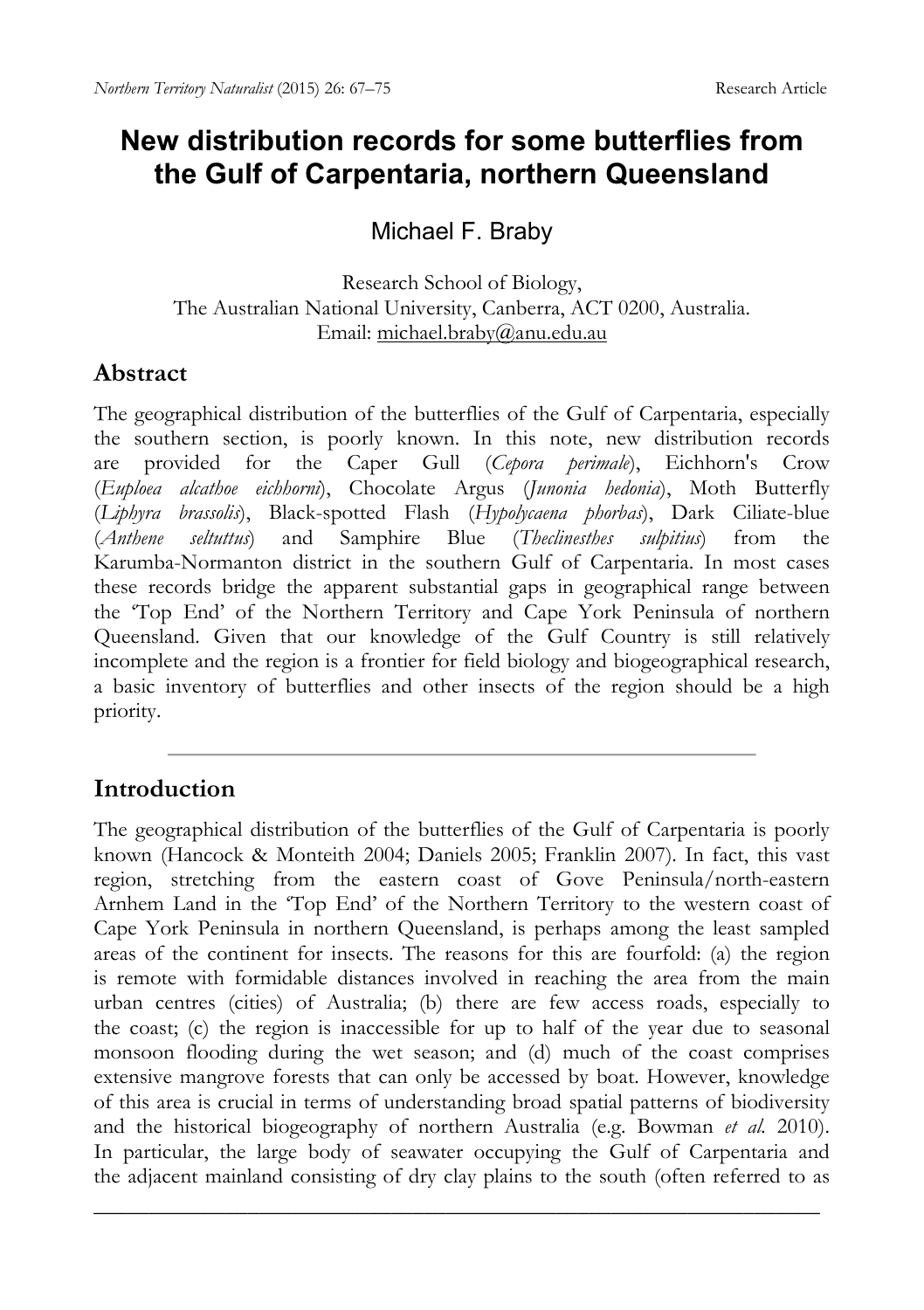the Carpentarian Gap) has been hypothesised to comprise a biogeographical filter, functioning as a barrier for taxa which have disjunct distributions (including allopatric subspecies) in the Top End and Cape York Peninsula, and as a corridor or bridge for others that have more continuous distributions (see for example Braby (2008) for analysis of butterflies).

Biogeographical hypotheses such as these can be tested by integrating spatial data with population genetic studies using molecular tools, such as DNA sequence data from mitochondrial and other genes (e.g. see Jennings & Edwards 2005; Lee & Edwards 2008 for recent phylogeographical studies on birds across the Carpentarian Gap). Underpinning this broad research agenda, however, is the need for fine-scale spatial data of the organisms of interest. For a popular group such as butterflies, available information suggests that the geographical distribution of species from the Gulf of Carpentaria is very incomplete. Although several studies have documented the fauna of western Cape York Peninsula (i.e. the eastern section of the Gulf) (McCubbin 1972a, b; Monteith & Hancock 1977; Hancock & Monteith 2004; Daniels 2005; Hopkinson 2011) and the north-eastern areas of the Top End and its adjacent islands (i.e. the western section of the Gulf) (Tindale 1923; Fenner 1991; Braby 2014a), until relatively recently remarkably little had been published from the southern section of the Gulf of Carpentaria (Woodger 1990; Puccetti 1991; Daniels & Edwards 1998; Daniels 2005; Franklin 2007; Pierce 2008, 2012; Dunn 2013a, b, 2014a, b). As Franklin (2007) remarked perceptively "apparently isolated populations on either side of this barrier [Carpentarian Gap] for a large number of butterfly species … are apparent rather than real, reflecting little survey effort in the southern Gulf Country."

During the course of undertaking field studies in May 2013 concerning a recently discovered *Delias* butterfly from Karumba in the southern Gulf of Carpentaria (Daniels 2005, 2012; Braby 2014b), a number of other butterflies were recorded from the area. Comparison of these records with available synoptic distribution maps (e.g. Dunn & Dunn 1991; Braby 2000) and subsequent literature indicated that they filled apparently substantial gaps in geographical range, some by several hundreds of kilometres. Hence, these new distribution records are documented here. New records acquired for the Monarch (*Danaus plexippus*) from the region are excluded because these have been reported elsewhere (Braby 2014a). For completeness, a list of all the species recorded from the Karumba-Normanton district by the author in May 2013 is provided in Table 1.

The following acronyms refer to repositories where material has been lodged:

- ANIC: Australian National Insect Collection, Canberra
- DNA: Darwin North Australia Herbarium, Darwin
- NTM: Museum and Art Gallery of the Northern Territory, Darwin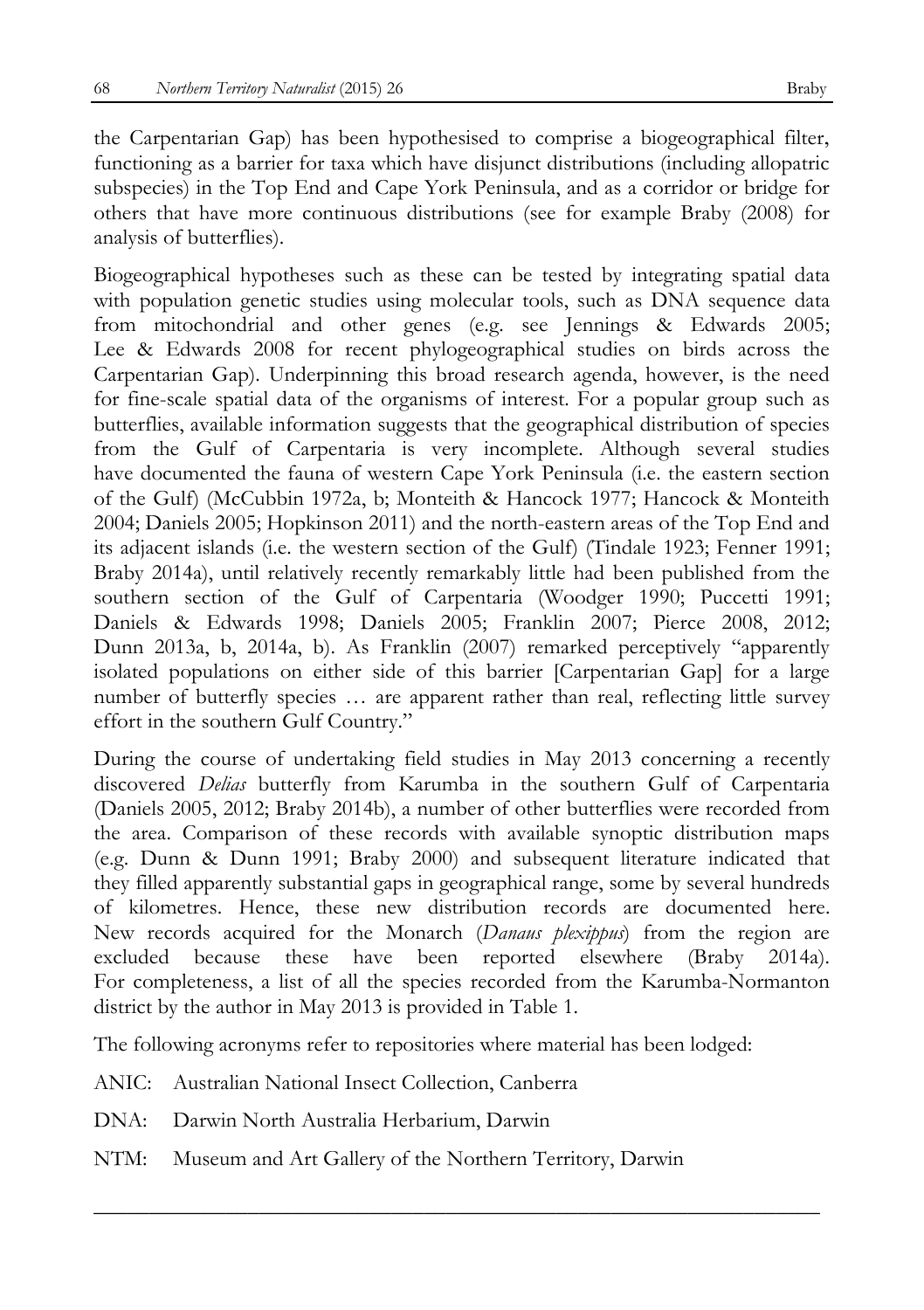**Table 1.** List of species of butterflies recorded from the Karumba-Normanton district in the southern Gulf of Carpentaria, Queensland, 10–13 May 2013. Location numbers are as follows:  $1 =$  Karumba (17.4866°S, 140.8377°E); 2 = Normanton (17.6693°S, 141.0776°E); 3 = Norman River 2.5 km WNW of Normanton (17.6581°S, 141.0591°E); 4 = Walker Creek, 36 km E of Karumba and 24 km NNE of Normanton (17.4719°S, 141.1794°E). Co-ordinates are in decimal degrees and datum WGS84.

| <b>Species</b>                                      | Location             | Data source                     |
|-----------------------------------------------------|----------------------|---------------------------------|
| Chequered Swallowtail (Papilio demoleus sthenelus)  | 1                    | observation                     |
| Clearwing Swallowtail (Cressida cressida)           | 1,<br>$\overline{4}$ | observation                     |
| Yellow Palm-dart (Cephrenes trichopepla)            | 1, 2                 | photograph                      |
| Lyell's Swift (Pelopidas lyelli lyelli)             | 3, 4                 | observation                     |
| Large Grass-yellow (Eurema hecabe)                  | 3, 4<br>1,           | netted and released             |
| Lined Grass-yellow (Eurema laeta sana)              | 4                    | specimen (male collected)       |
| Small Grass-yellow (Eurema smilax)                  | 1                    | netted and released             |
| Lemon Migrant (Catopsilia pomona)                   | 1, 2                 | observation                     |
| Caper Gull (Cepora perimale scyllara)               | 4                    | specimen (2 males collected)    |
| Scarlet Jezebel (Delias argenthona argenthona)*     | $\overline{4}$       | observation                     |
| Swamp Tiger (Danaus affinis affinis)                | 3, 4<br>1,           | observation                     |
| Lesser Wanderer (Danaus petilia)                    | 1,<br>4              | observation                     |
| Monarch (Danaus plexippus)                          | 1,<br>4              | specimen (male collected)       |
| Eichhorn's Crow (Euploea alcathoe eichhorni)        | $\overline{4}$       | specimen (3 males collected)    |
| Common Crow (Euploea corinna)                       | 3, 4<br>1,           | netted and released             |
| Two-brand Crow (Euploea sylvester sylvester)        | 4                    | specimen (both sexes collected) |
| Glasswing (Acraea andromacha andromacha)            | 1,<br>$\overline{4}$ | observation                     |
| Varied Eggfly (Hypolimnas bolina nerina)            | 1, 2, 3, 4           | observation                     |
| Chocolate Argus (Junonia hedonia zelima)            | 2,<br>4              | specimen (male collected)       |
| Blue Argus (Junonia orithya albicincta)             | 3, 4<br>1,           | specimen (male collected)       |
| Meadow Argus (Junonia villida villida)              | 1,<br>3, 4           | observation                     |
| Moth Butterfly (Liphyra brassolis major)            | 4                    | observation                     |
| Purple Oak-blue (Arhopala eupolis eupolis)          | 4                    | specimen (both sexes collected) |
| Black-spotted Flash (Hypolycaena phorbas phorbas)   | $\overline{4}$       | observation                     |
| Dark Ciliate-blue (Anthene seltuttus affinis)       | $\overline{4}$       | specimen (female collected)     |
| Small Dusky-blue (Candalides erinus erinus)         | 1                    | netted and released             |
| Wattle Blue (Theclinesthes miskini miskini)         | 1,<br>3              | netted and released             |
| Samphire Blue (Theclinesthes sulpitius)             | 3<br>1,              | specimen (both sexes collected) |
| Spotted Grass-blue (Zizeeria karsandra)             | 1                    | observation                     |
| Common Grass-blue (Zizina otis labradus)            | 1                    | observation                     |
| Black-spotted Grass-blue (Famegana alsulus alsulus) | $\overline{4}$       | specimen (male collected)       |

\* Subspecific status not determined, but presumed to be the nominate subspecies based on proximity to geographical distribution of *Delias argenthona argenthona* in Queensland.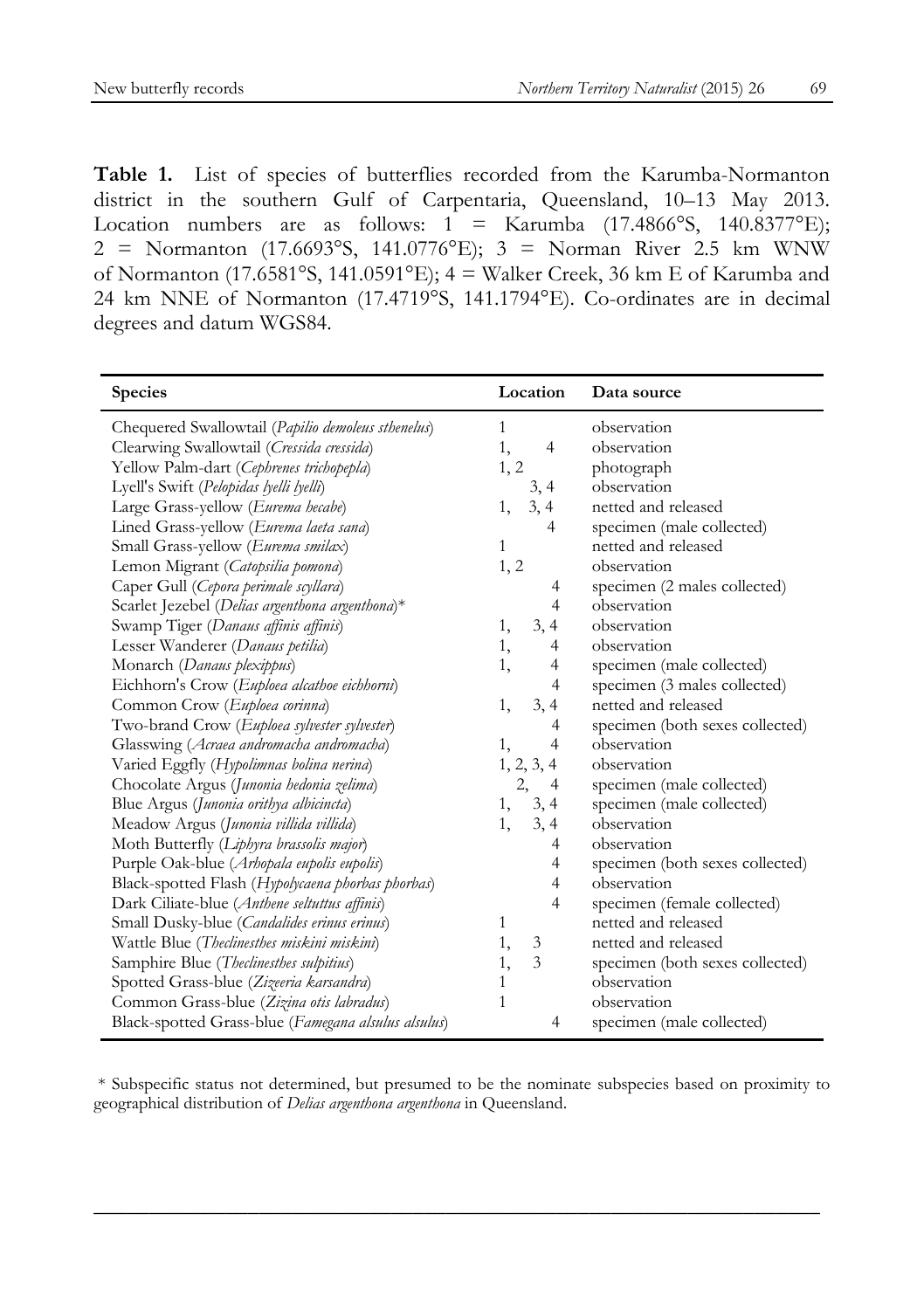### **Distribution records for new species**

#### **Caper Gull (**Cepora perimale scyllara**)**

Three adults were recorded, of which two males were collected (voucher numbers: ANIC MFBC00873, ANIC MFBC00874) at Walker Creek, 36 km E of Karumba and 24 km NNE of Normanton (17.4719ºS, 141.1794ºE) in riparian paperbark forest with rainforest elements in the understorey on 12–13 May 2013. The nearest records of the Caper Gull from the Gulf are the Carpentaria Highway at October Creek crossing (Braby 2000), approximately 40 km W of Cape Crawford (D.C. Franklin & D. Bisa, pers. comm.), Sweers Island South Wellesley Group (Daniels 2005) and Lawn Hill National Park (Franklin 2007) to the west, and Weipa (Hancock & Monteith 2004; Daniels 2005) to the north-east.

#### **Eichhorn's Crow (**Euploea alcathoe eichhorni**)**

Three males were collected (voucher numbers: NTM I.008984, NTM I.008985, NTM I.008986) at Walker Creek, 36 km E of Karumba and 24 km NNE of Normanton (17.4719ºS, 141.1794ºE) in riparian paperbark forest with rainforest elements in the understorey on 12 May 2013. They were resting together with overwintering aggregations of Two-brand Crow (*Euploea sylvester sylvester*) and Common Crow (*Euploea corinna*). The subspecies *Euploea alcathoe eichhorni* was previously known only from coastal areas in the Wet Tropics and Cape York Peninsula, reaching its western most limits at Weipa (Daniels 2005) and Kowanyama (Hancock & Monteith 2004).

#### **Chocolate Argus (**Junonia hedonia zelima**)**

An adult was observed at Normanton (17.6693ºS, 141.0776ºE) on 10 May 2013, and a male (voucher number: ANIC MFBC00882) was collected at Walker Creek, 36 km E of Karumba and 24 km NNE of Normanton (17.4719ºS, 141.1794ºE) on 12 May 2013. The nearest records of the Chocolate Argus from the Gulf are October Creek crossing on the Carpentaria Hwy (Dunn & Dunn 1991) and Lorella Springs near Borroloola (Franklin 2007), to the west; and Weipa (Hancock & Monteith 2004; Daniels 2005) and Kowanyama (Hancock & Monteith 2004), to the north-east.

### **Moth Butterfly (**Liphyra brassolis major**)**

An adult was recorded at Walker Creek, 36 km E of Karumba and 24 km NNE of Normanton (17.4719ºS, 141.1794ºE) on 12 May 2013. The individual was observed flying in the canopy during the late afternoon (16:45 EST), and it was readily distinguished by its powerful flight and large size, being larger than the Chocolate Argus (*Junonia hedonia*) but smaller than the Monarch (*Danaus plexippus*), other large similarly coloured brown butterflies that were also present at the site. The Moth Butterfly was previously recorded from the Gulf of Carpentaria only at Groote Eylandt (Tindale 1923).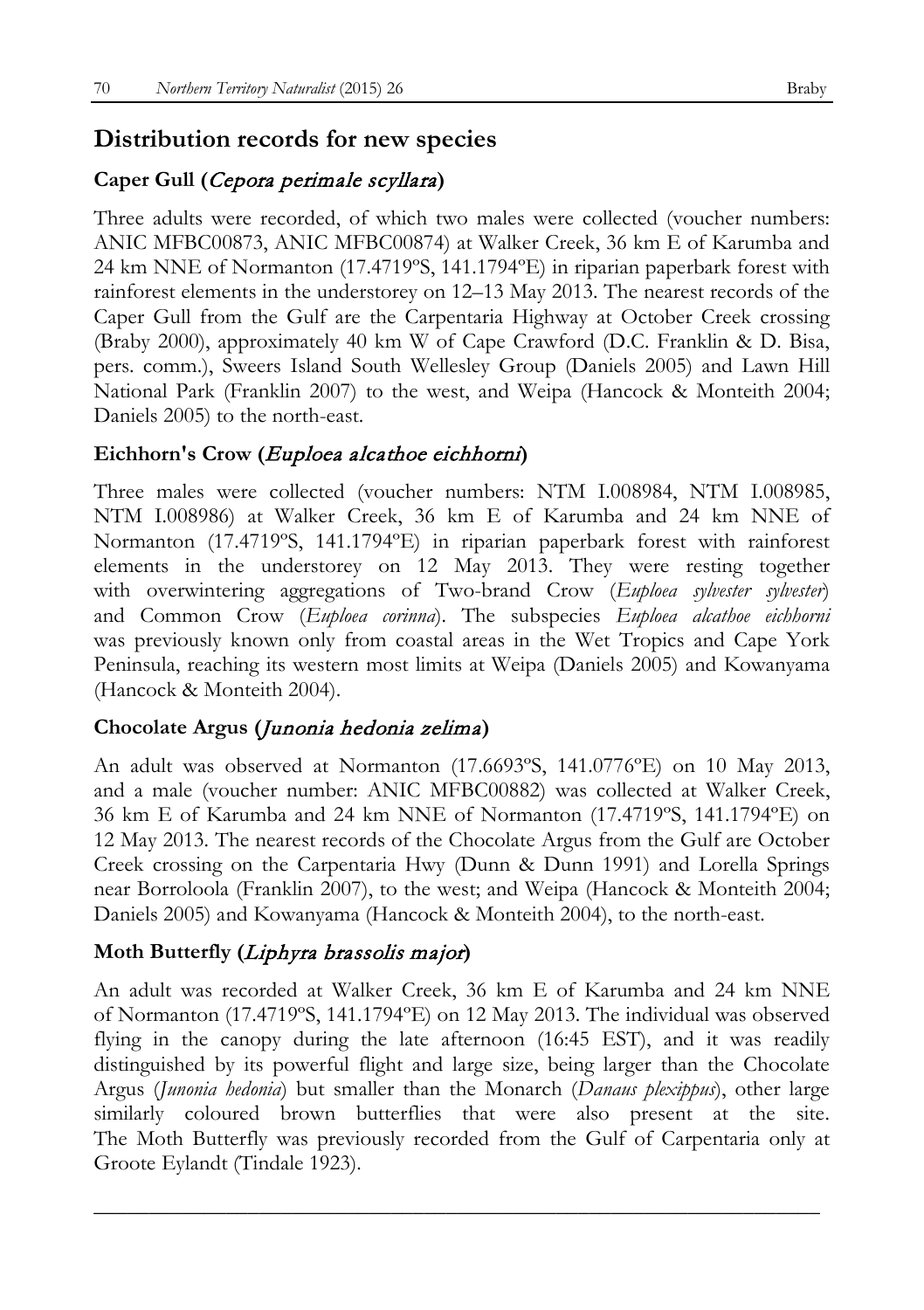### **Black-spotted Flash (**Hypolycaena phorbas phorbas**) (Figure 1)**

Adults were recorded at Walker Creek, 36 km E of Karumba and 24 km NNE of Normanton (17.4719ºS, 141.1794ºE) in riparian paperbark forest with rainforest elements in the understorey on 12–13 May 2013. Males were observed during the late afternoon (16:15 EST) establishing territories in the canopy along the forest edge, where they perched on the foliage of trees in sunlit patches. A female was observed at close range during the morning perched on the foliage of a small tree, but it evaded capture. It flew with the Purple Oak-blue (*Arhopala eupolis eupolis*), of which a male and a female were netted and retained as vouchers. The nearest records of the Black-spotted Flash from the Gulf are Gove Peninsula and Groote Eylandt (Lambkin 2006) to the north-west; and Weipa (Hancock & Monteith 2004; Daniels 2005) and Kowanyama (Hancock & Monteith 2004) to the north-east.

### **Dark Ciliate-blue (**Anthene seltuttus affinis**)**

A female (voucher number: ANIC MFBC00852) was collected on 13 May 2013 at Walker Creek, 36 km E of Karumba and 24 km NNE of Normanton (17.4719ºS, 141.1794ºE) in riparian paperbark forest with rainforest elements in the understorey. Males were also observed perched in the mid-canopy during the morning. The Dark Ciliate-blue was previously recorded from the Gulf only at Groote Eylandt (Tindale 1923) to the north-west; and Weipa (Daniels 2005), Mitchell River settlement (Braby 2000) and Kowanyama (Hancock & Monteith 2004), to the north-east.

### **Samphire Blue (**Theclinesthes sulpitius**) (Figure 2)**

Three adults (voucher numbers: NTM I.008966, NTM I.008967, NTM I.008968) were collected from Karumba (17.4867ºS, 140.8377ºE) on 10 & 12 May 2013, and a larger series (voucher numbers: ANIC MFBC00864, MFBC00865) was collected at the Norman River, 2.5 km WNW of Normanton (17.6581ºS, 141.0591ºE) on 11 May 2013. At both locations, adults were recorded in saltmarsh habitat adjacent to the Norman River where they associated with the larval food plant, the samphire *Tecticornia indica* (Amaranthaceae) (voucher number: DNA M.F. Braby 145), by repeatedly flying around and alighting on the plant. Eggs were located on the succulent stems of the food plant. This new material confirms the recent observations of Pierce (2008, 2010, 2011), who photographed the species at Karumba but did not voucher specimens. The nearest records of the Samphire Blue from the Gulf of Carpentaria are Bing Bong near Borroloola (Braby 2014a) and Weipa (Dunn & Dunn 1991).

**Figures 1–2.** Adult butterflies from the Gulf of Carpentaria: **1.** Black-spotted Flash (*Hypolycaena phorbas*); **2.** Samphire Blue (*Theclinesthes sulpitius*). (Michael Braby) ►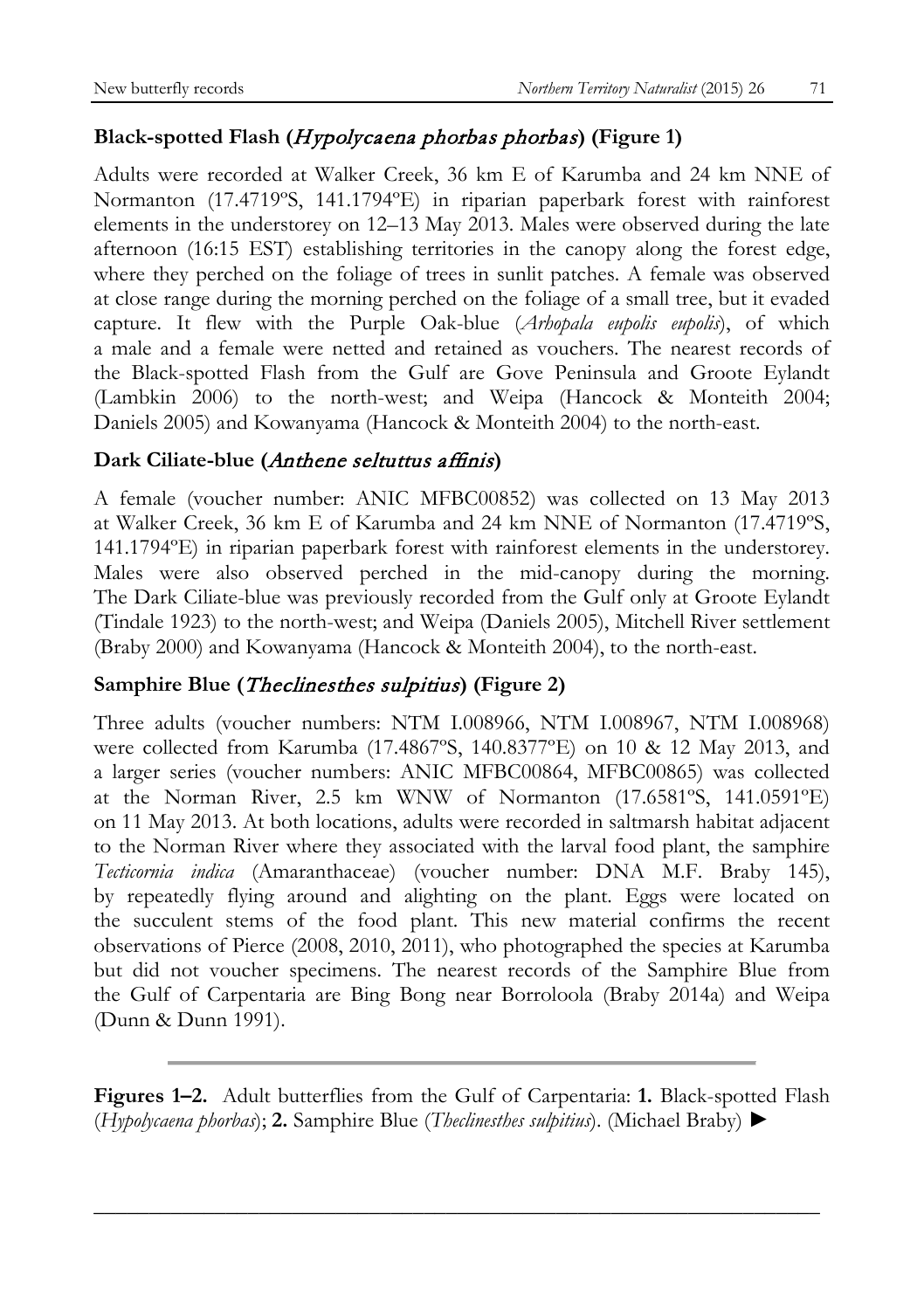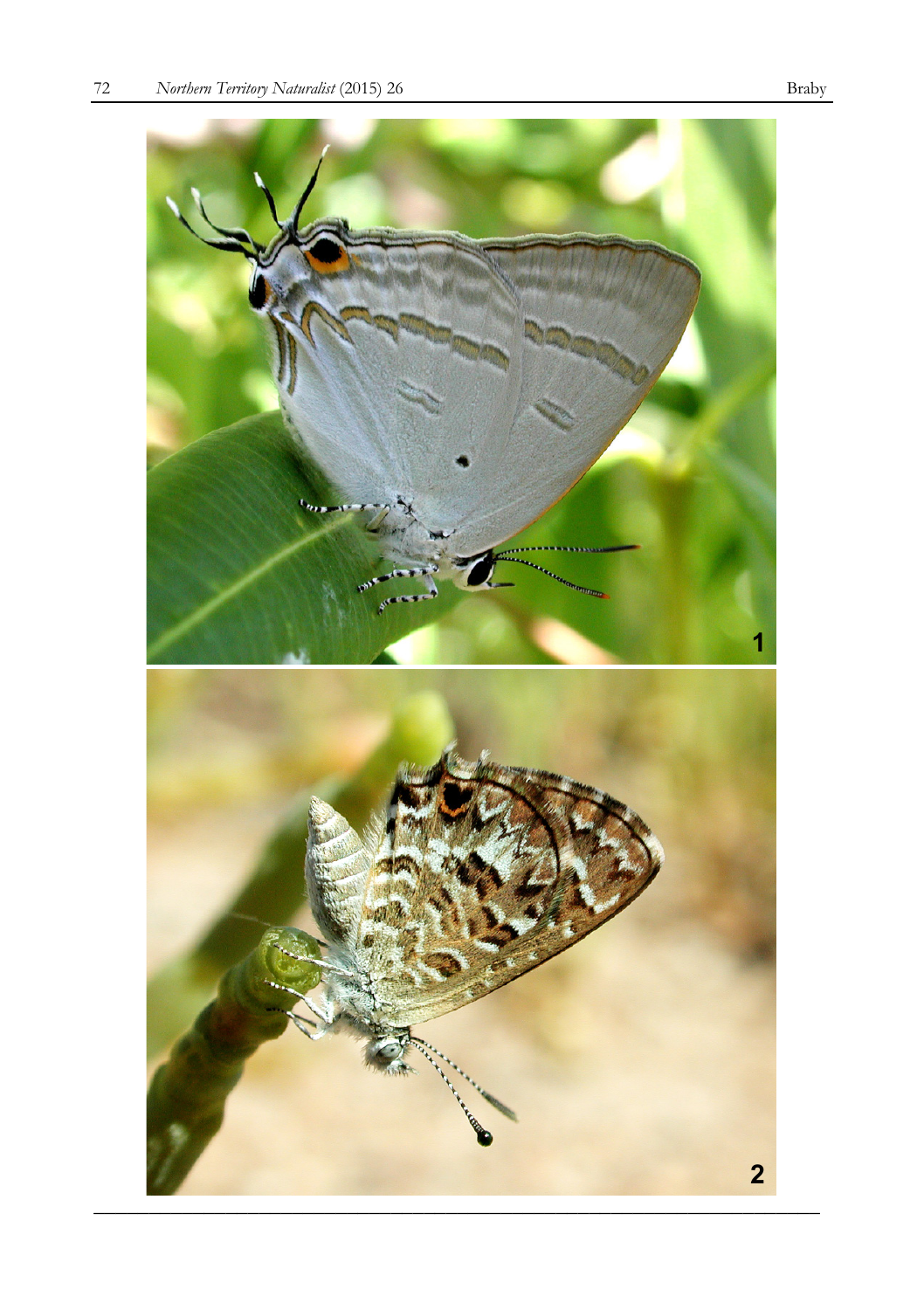## **Discussion**

At least 14 species of butterflies have previously been recorded from Karumba (Woodger 1990; Dunn & Dunn 1991; Daniels 2005; Pierce 2008; Dunn 2014a, b), and only two of these – Orchard Swallowtail (*Papilio aegeus*) and Mangrove Jezebel (*Delias aestiva*) – were not recorded during my brief visit to the area. Thus, the list of 31 species reported in Table 1, together with records published in the scientific literature, brings the total number of butterfly species recorded from the Karumba-Normanton district to 33.

The new records from the southern Gulf of Carpentaria for six of the seven species discussed above (namely Caper Gull, Chocolate Argus, Moth Butterfly, Black-spotted Flash, Dark Ciliate Blue and Samphire Blue) fill substantial gaps in the geographical range when one compares available synoptic distribution maps for these species (e.g. Dunn & Dunn 1991; Braby 2000). When these new records are compared and integrated with other recent published records for these species (Hancock & Monteith 2004; Daniels 2005; Franklin 2007; Braby 2014a), it is apparent that some butterflies are distributed continuously across the southern and western Gulf of Carpentaria, particularly Caper Gull and Chocolate Argus. The seventh species, Eichhorn's Crow, comprises a subspecies restricted to northern Queensland.

Of particular interest is the recording of three lycaenid butterflies (Moth Butterfly, Black-spotted Flash, Dark Ciliate Blue) plus Purple Oak-blue, all of which have their immature stages (larvae and pupae) obligatorily associated with the Green Tree Ant (also known as the Weaver Ant) (*Oecophylla smaragdina*). This is a keystone species, having a significant role in ecosystem functioning and forming multiple interactions with other species. Lokkers (1986) showed that this ant is distributed widely across the Australian monsoon tropics, including the Gulf Country. His climatic modelling based on two key environmental parameters (mean annual rainfall and average minimum temperature), together with the occurrence of the forest-woodland vegetation required by this arboreal ant, suggested that the Green Tree Ant was more or less continuously distributed in the Gulf of Carpentaria although restricted narrowly to coastal areas in the southern section. In contrast, available distribution maps for Moth Butterfly, Black-spotted Flash and Dark Ciliate Blue show a substantial gap in geographical range across the Gulf between the Northern Territory (north-eastern Arnhem Land of the Top End) and northern Queensland (western coast of Cape York Peninsula) (Dunn & Dunn 1991; Braby 2000). Given the dependency of these butterflies on the Green Tree Ant, and the distribution of this ant, it is therefore highly likely that these lycaenids also have a continuous distribution in the Gulf Country. Indeed, the presence of colonies of this ubiquitous keystone ant in the Australian monsoon tropics should be used as a cue to search for this guild of butterflies (which also includes species of oak-blues), rather than relying on larval host plant associations as a proxy for biological survey.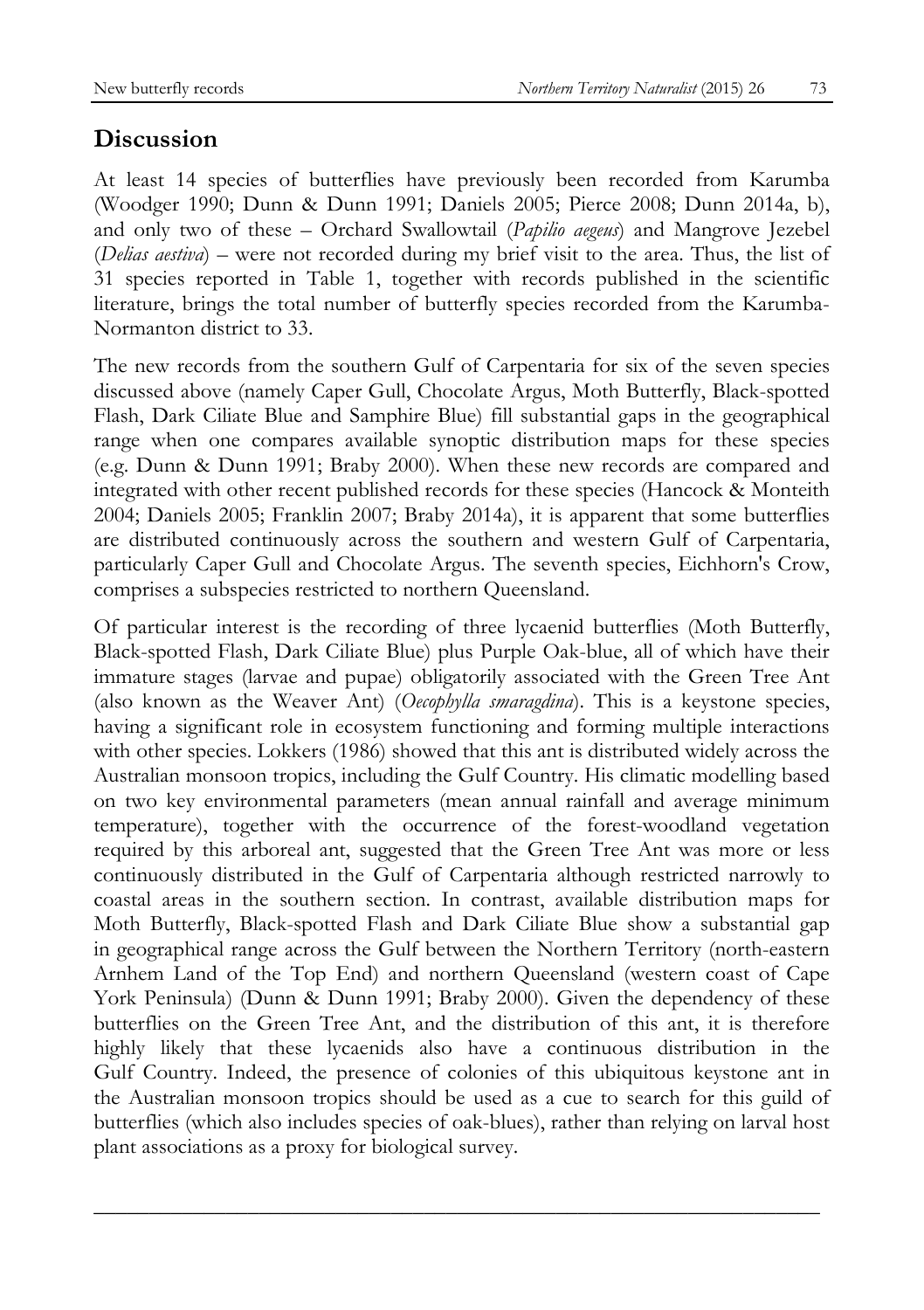The Gulf Country remains a frontier for field biology and biogeographical research. The recent discovery of a new butterfly taxon (Daniels 2012) for a relatively well-known group of insects, together with new spatial data for many species, highlights the fact that our knowledge of the region is still incomplete. A basic inventory of butterflies and other insects of the region should be a high priority.

#### **Acknowledgements**

I am grateful to Kym Brennan for identifying the larval food plant of *Theclinesthes sulpitius*, and Deb Bisa and Don Franklin for unpublished data*.* Deb Bisa also read and improved a draft of the manuscript.

### **References**

- Bowman D.M.J.S. *et al.* (2010) Biogeography of the monsoon tropics. *Journal of Biogeography* 37, 201–216.
- Braby M.F. (2000) *Butterflies of Australia. Their Identification, Biology and Distribution*. CSIRO Publishing, Collingwood, Melbourne.
- Braby M.F. (2008) Biogeography of butterflies in the Australian monsoon tropics. *Australian Journal of Zoology* 56, 41–56.
- Braby M.F. (2014a) Remarks on the spatial distribution of some butterflies and diurnal moths (Lepidoptera) in the Top End of the Northern Territory, Australia. *Northern Territory Naturalist* 25, 29–49.
- Braby M.F. (2014b) Taxonomic status of *Delias aestiva smithersi* Daniels, 2012 (Lepidoptera: Pieridae) comb. nov. from the gulf country of northern Australia, with description of the female. *Records of the Australian Museum* 66, 241–46.
- Daniels G. (2005) The butterflies of the eastern and southern Gulf of Carpentaria, Queensland, taken during the Flinders Bicentenary Expedition, October–November 2002. In: *Gulf of Carpentaria Scientific Study Report* (eds L. Comben, M. Preker and K. Long) pp. 133–135. The Royal Geographical Society of Queensland Inc., Brisbane.
- Daniels G. (2012) A new subspecies of *Delias mysis* (Fabricius) (Lepidoptera: Pieridae) from the Gulf of Carpentaria, Queensland, Australia. *The Australian Entomologist* 39, 273–276.
- Daniels G. and Edwards E.D. (1998) Butterflies from Lawn Hill National Park and Musselbrook Reserve, Queensland. In: *Musselbrook Reserve Scientific Study Report, Geography Monograph Series No. 4* (eds L. Comben, S. Long and K. Berg) pp. 89–91. The Royal Geographical Society of Queensland Inc., Brisbane.
- Dunn K.L. (2013a) Field notes: major extensions to the known distribution of the Bright Purple Azure, *Ogyris barnardi* (Miskin 1890) in Queensland (Lepidoptera: Lycaenidae). *Metamorphosis Australia. Magazine of the Butterfly and Other Invertebrates Club* 68, 26–32.
- Dunn K.L. (2013b) Field notes: Gulf Country extensions to the known distributions of the Long-tailed Pea-blue, *Lampides boeticus* (Linnaeus 1767) in Queensland (Lepidoptera: Lycaenidae). *Metamorphosis Australia. Magazine of the Butterfly and Other Invertebrates Club* 69, 17–23.
- Dunn K.L. (2014a) New and overlooked distribution records for the Common Grass Blue, *Zizina otis labradus* (Godart) (Lepidoptera: Lycaenidae), in eastern Australia. *Metamorphosis Australia. Magazine of the Butterfly and Other Invertebrates Club* 72, 18–26.